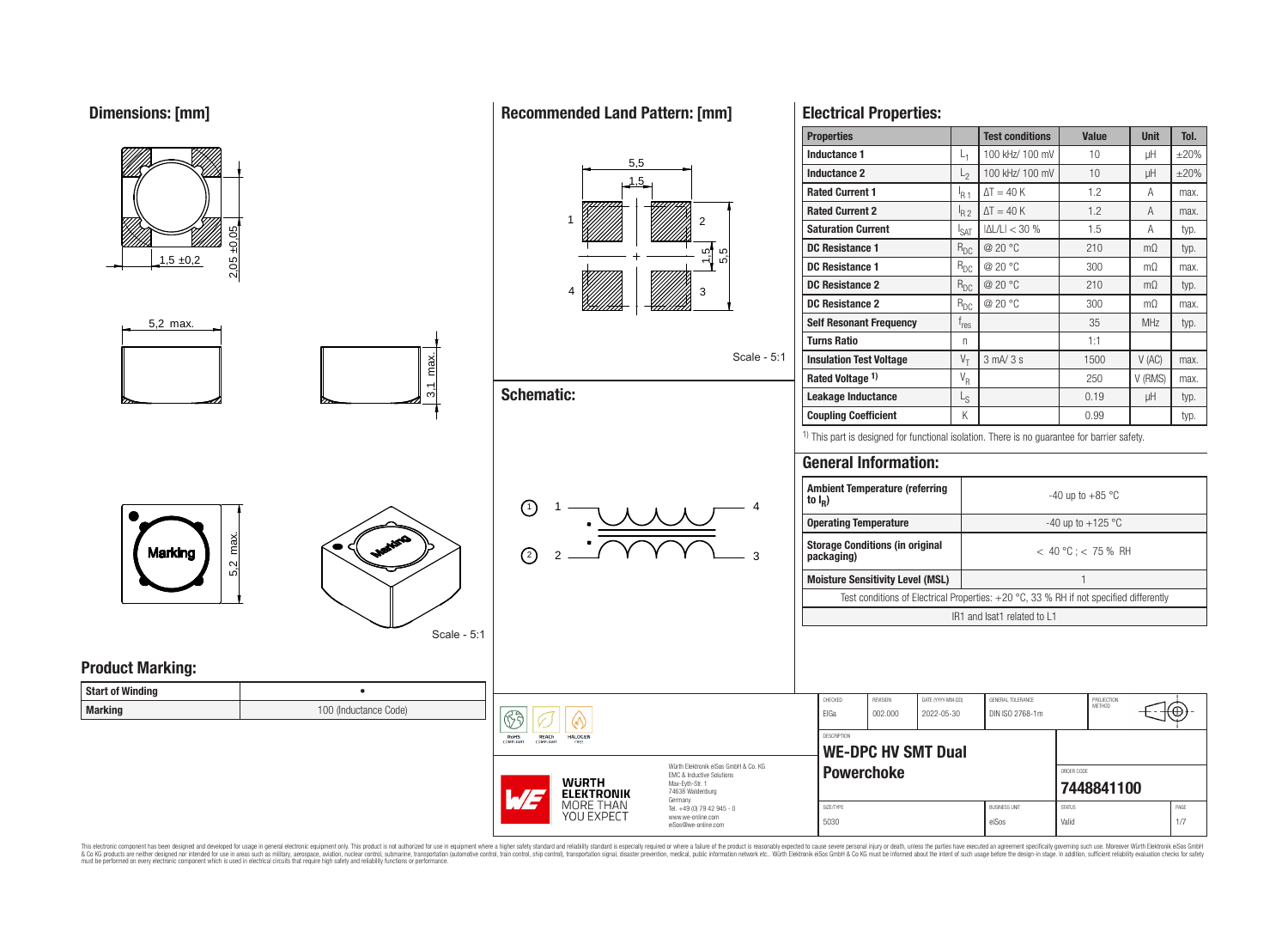## **Certification:**

| <b>RoHS Approval</b>  | Conform or declared [(EC)1907/2006] |  |  |  |  |  |
|-----------------------|-------------------------------------|--|--|--|--|--|
| <b>REACh Approval</b> | Compliant [2011/65/EU&2015/863]     |  |  |  |  |  |
| <b>Halogen Free</b>   | Conform [JEDEC JS709B]              |  |  |  |  |  |
| <b>Halogen Free</b>   | Conform [IEC 61249-2-21]            |  |  |  |  |  |

**Typical Inductance vs. Current Characteristics:**



This electronic component has been designed and developed for usage in general electronic equipment only. This product is not authorized for subserved requipment where a higher selection equipment where a higher selection

 $\circled{6}$ 

RoHS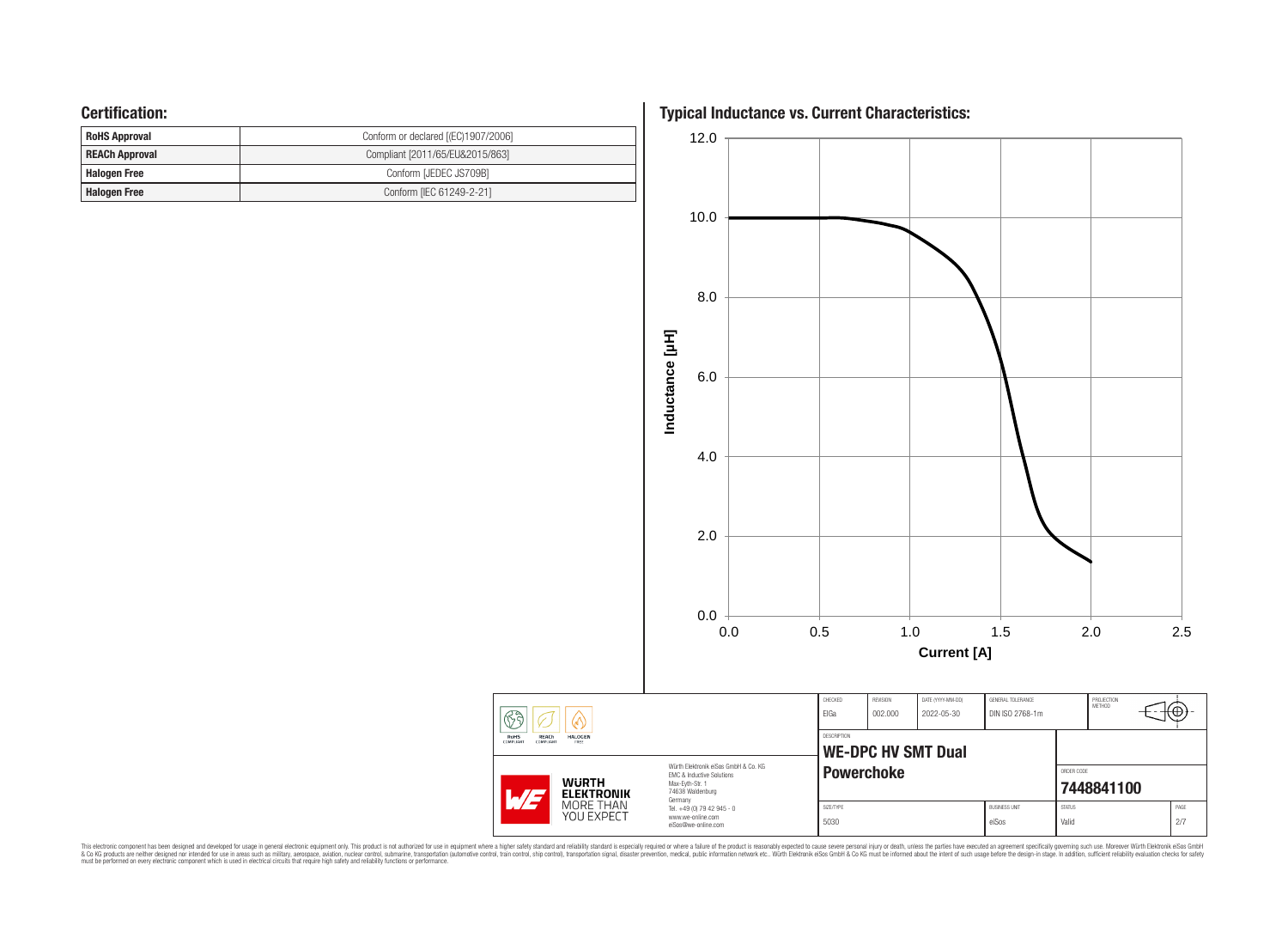## **Packaging Specification - Tape: [mm]**

## **Packaging Specification - Reel: [mm]**



This electronic component has been designed and developed for usage in general electronic equipment only. This product is not authorized for use in equipment where a higher safely standard and reliability standard si espec & Ook product a label and the membed of the seasuch as marked and as which such a membed and the such assume that income in the seasuch and the simulation and the such assume that include to the such a membed and the such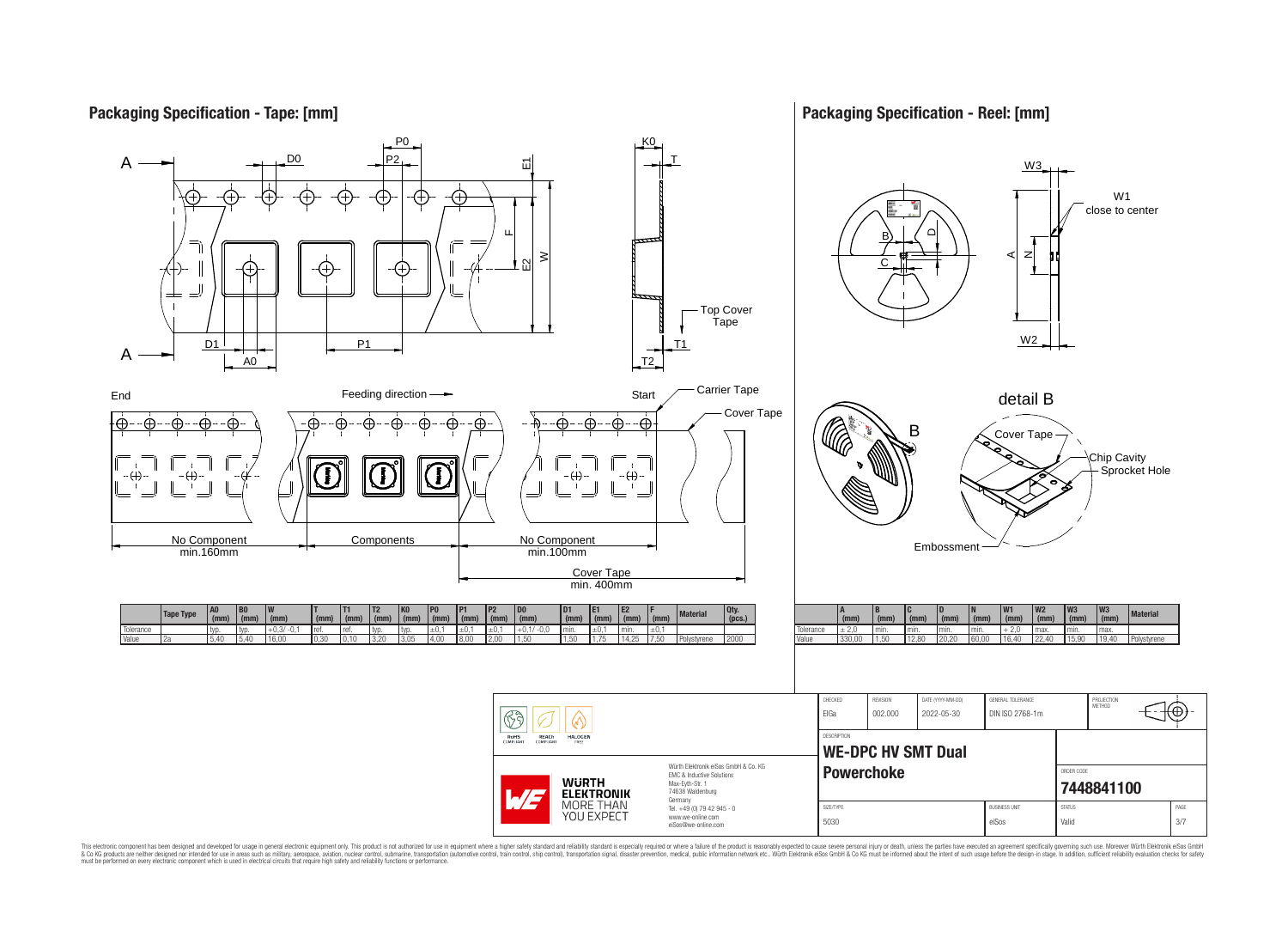**Packaging Specification - Outer Carton: [mm]**



This electronic component has been designed and developed for usage in general electronic equipment only. This product is not authorized for subserved requipment where a higher selection equipment where a higher selection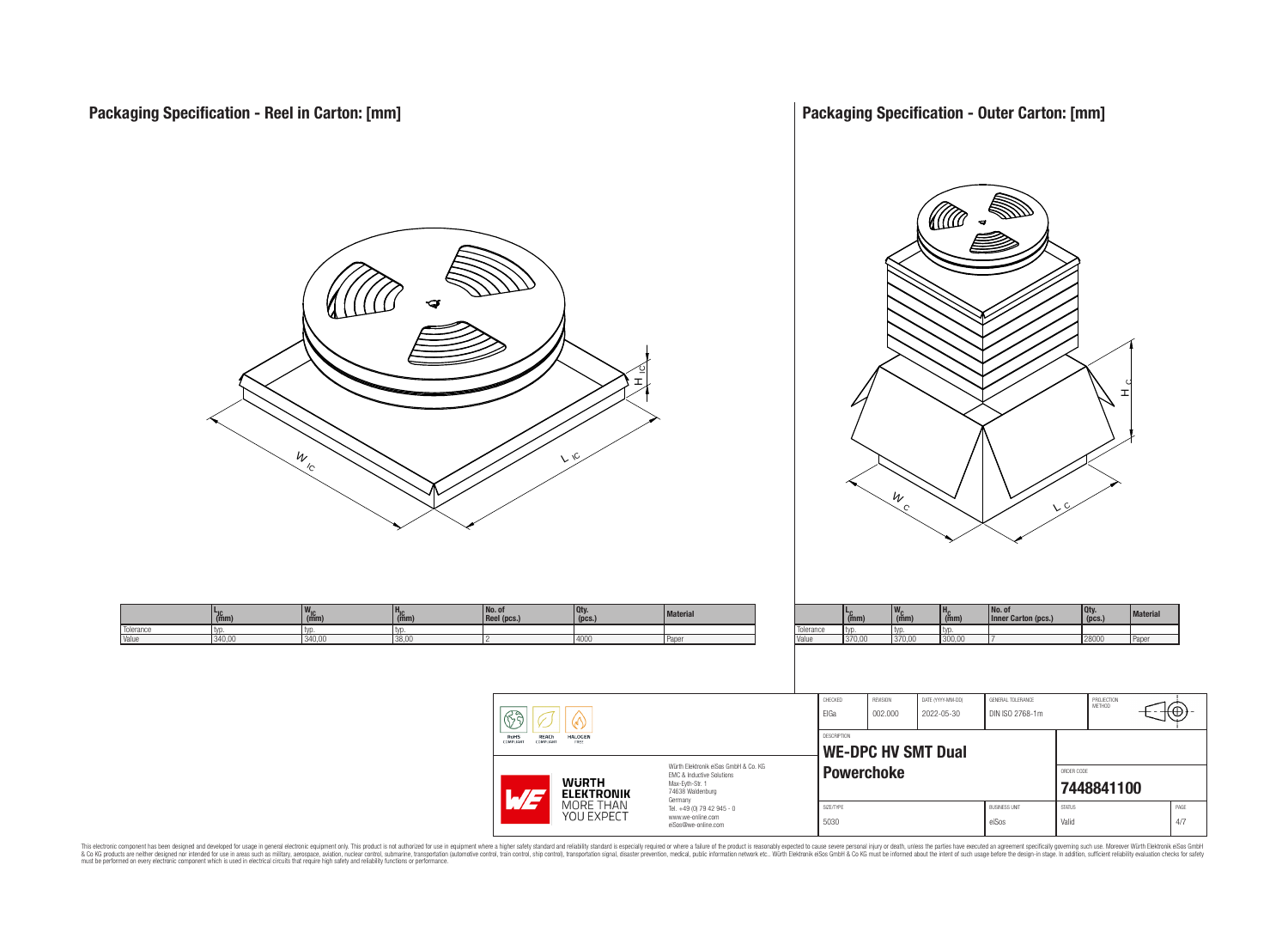# **Classification Reflow Profile for SMT components:**



# **Classification Reflow Soldering Profile:**

| <b>Profile Feature</b>                              |                           | <b>Value</b>                     |
|-----------------------------------------------------|---------------------------|----------------------------------|
| <b>Preheat Temperature Min</b>                      | s min                     | 150 °C                           |
| <b>Preheat Temperature Max</b>                      | <sup>I</sup> s max        | 200 °C                           |
| Preheat Time $t_s$ from $T_{s,min}$ to $T_{s,max}$  | $t_{\rm s}$               | $60 - 120$ seconds               |
| Ramp-up Rate $(T_1$ to $T_p$ )                      |                           | 3 °C/ second max.                |
| <b>Liquidous Temperature</b>                        | Ъ.                        | 217°C                            |
| Time t <sub>1</sub> maintained above T <sub>1</sub> | t,                        | $60 - 150$ seconds               |
| Peak package body temperature                       | $\mathsf{I}_{\mathsf{D}}$ | $T_p \leq T_c$ , see Table below |
| Time within 5°C of actual peak<br>temperature       | t <sub>p</sub>            | $20 - 30$ seconds                |
| Ramp-down Rate $(T_p$ to $T_1$ )                    |                           | 6 °C/ second max.                |
| Time 25°C to peak temperature                       |                           | 8 minutes max.                   |

refer to IPC/ JEDEC J-STD-020E

# **Package Classification Reflow Temperature (T<sup>c</sup> ):**

| <b>Properties</b>                                                    | Volume mm <sup>3</sup><br>< 350 | Volume mm <sup>3</sup><br>350-2000 | Volume mm <sup>3</sup><br>>2000 |  |
|----------------------------------------------------------------------|---------------------------------|------------------------------------|---------------------------------|--|
| <b>PB-Free Assembly   Package Thickness</b><br>$< 1.6$ mm            | 260 °C                          | 260 °C                             | 260 °C                          |  |
| <b>PB-Free Assembly   Package Thickness  </b><br>$1.6$ mm $- 2.5$ mm | 260 °C                          | 250 °C                             | 245 °C                          |  |
| <b>PB-Free Assembly   Package Thickness  </b><br>$>2.5$ mm           | 250 °C                          | 245 °C                             | 245 °C                          |  |

refer to IPC/ JEDEC J-STD-020E

| 77.                                                                                                        | <b>WURTH</b><br><b>ELEKTRONIK</b><br>MORE THAN<br><b>YOU EXPECT</b> | Max-Evth-Str. 1<br>74638 Waldenburg<br>Germany<br>Tel. +49 (0) 79 42 945 - 0<br>www.we-online.com<br>eiSos@we-online.com | SIZE/TYPE<br>5030          |                                 |                                      | <b>BUSINESS UNIT</b><br>eiSos | <b>STATUS</b><br>Valid | 7448841100 |     | PAGE<br>5/7 |
|------------------------------------------------------------------------------------------------------------|---------------------------------------------------------------------|--------------------------------------------------------------------------------------------------------------------------|----------------------------|---------------------------------|--------------------------------------|-------------------------------|------------------------|------------|-----|-------------|
| COMPLIANT<br><b>COMPLIANT</b><br>FREE<br>Würth Flektronik eiSos GmbH & Co. KG<br>EMC & Inductive Solutions |                                                                     | WE-DPC HV SMT Dual<br><b>Powerchoke</b>                                                                                  |                            |                                 |                                      | ORDER CODE                    |                        |            |     |             |
| $\mathbb{G}$ a<br>RoHS<br><b>REACh</b><br><b>HALOGEN</b>                                                   |                                                                     | CHECKED<br>ElGa<br>DESCRIPTION                                                                                           | <b>REVISION</b><br>002.000 | DATE (YYYY-MM-DD)<br>2022-05-30 | GENERAL TOLERANCE<br>DIN ISO 2768-1m |                               | PROJECTION<br>METHOD   |            | ₩⊕) |             |
|                                                                                                            |                                                                     |                                                                                                                          |                            |                                 |                                      |                               |                        |            |     |             |

This electronic component has been designed and developed for usage in general electronic equipment only. This product is not authorized for subserved requipment where a higher selection equipment where a higher selection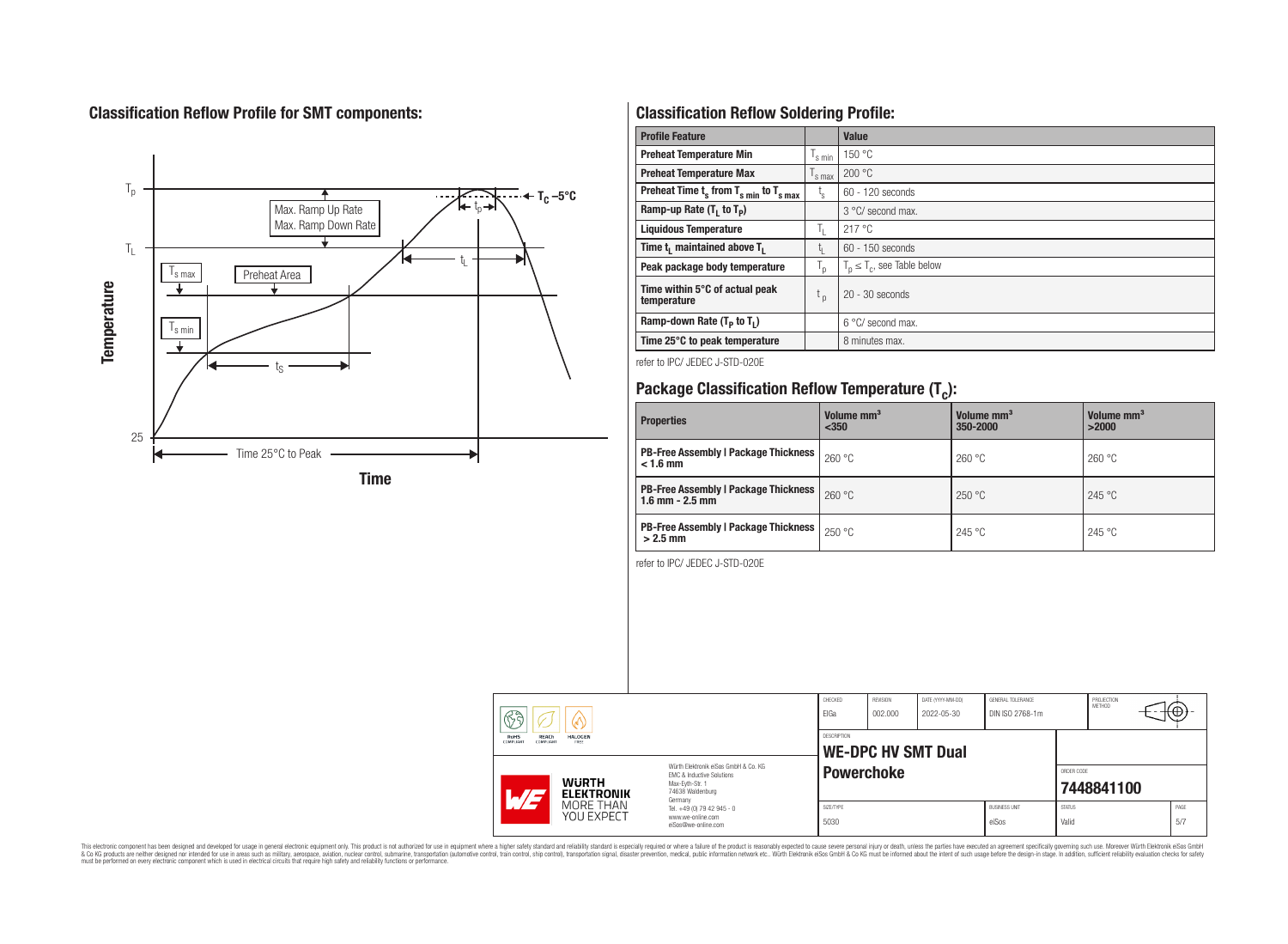# **Cautions and Warnings:**

## **The following conditions apply to all goods within the product series of WE-DPC HV of Würth Elektronik eiSos GmbH & Co. KG:**

#### **General:**

- This electronic component is designed and manufactured for use in general electronic equipment.
- Würth Elektronik must be asked for written approval (following the PPAP procedure) before incorporating the components into any equipment in fields such as military, aerospace, aviation, nuclear control, submarine, transportation (automotive control, train control, ship control), transportation signal, disaster prevention, medical, public information network etc. where higher safety and reliability are especially required and/or if there is the possibility of direct damage or human injury.
- Electronic components that will be used in safety-critical or high-reliability applications, should be pre-evaluated by the customer.
- The component is designed and manufactured to be used within the datasheet specified values. If the usage and operation conditions specified in the datasheet are not met, the wire insulation may be damaged or dissolved.
- Do not drop or impact the components, the component may be damaged.
- Würth Elektronik products are qualified according to international standards, which are listed in each product reliability report. Würth Elektronik does not warrant any customer qualified product characteristics beyond Würth Elektroniks' specifications, for its validity and sustainability over time.
- The responsibility for the applicability of the customer specific products and use in a particular customer design is always within the authority of the customer. All technical specifications for standard products also apply to customer specific products.

#### **Product specific:**

#### **Soldering:**

- The solder profile must comply with the technical product specifications. All other profiles will void the warranty.
- All other soldering methods are at the customers' own risk
- Strong forces which may affect the coplanarity of the components' electrical connection with the PCB (i.e. pins), can damage the part, resulting in avoid of the warranty.

#### **Cleaning and Washing:**

- Washing agents used during the production to clean the customer application might damage or change the characteristics of the wire insulation, marking or plating. Washing agents may have a negative effect on the long-term functionality of the product.
- Using a brush during the cleaning process may break the wire due to its small diameter. Therefore, we do not recommend using a brush during the PCB cleaning process.

#### **Potting:**

• If the product is potted in the customer application, the potting material might shrink or expand during and after hardening. Shrinking could lead to an incomplete seal, allowing contaminants into the core. Expansion could damage the component. We recommend a manual inspection after potting to avoid these effects.

#### **Storage Conditions:**

- A storage of Würth Elektronik products for longer than 12 months is not recommended. Within other effects, the terminals may suffer degradation, resulting in bad solderability. Therefore, all products shall be used within the period of 12 months based on the day of shipment.
- Do not expose the components to direct sunlight.
- The storage conditions in the original packaging are defined according to DIN EN 61760-2.
- The storage conditions stated in the original packaging apply to the storage time and not to the transportation time of the components.

#### **Packaging:**

• The packaging specifications apply only to purchase orders comprising whole packaging units. If the ordered quantity exceeds or is lower than the specified packaging unit, packaging in accordance with the packaging specifications cannot be ensured.

#### **Handling:**

- Violation of the technical product specifications such as exceeding the nominal rated current will void the warranty.
- Applying currents with audio-frequency signals may result in audible noise due to the magnetostrictive material properties.
- The temperature rise of the component must be taken into consideration. The operating temperature is comprised of ambient temperature and temperature rise of the component.The operating temperature of the component shall not exceed the maximum temperature specified.

These cautions and warnings comply with the state of the scientific and technical knowledge and are believed to be accurate and reliable. However, no responsibility is assumed for inaccuracies or incompleteness.

|                                                                          | 63<br>۱۸۱۰ -                                                                                                                                                    |                                          | CHECKED<br>ElGa                                                        | REVISION<br>002.000 | DATE (YYYY-MM-DD)<br>2022-05-30 | <b>GENERAL TOLERANCE</b><br>DIN ISO 2768-1m |                               | PROJECTION<br><b>METHOD</b> | ा∜⊕ |  |             |
|--------------------------------------------------------------------------|-----------------------------------------------------------------------------------------------------------------------------------------------------------------|------------------------------------------|------------------------------------------------------------------------|---------------------|---------------------------------|---------------------------------------------|-------------------------------|-----------------------------|-----|--|-------------|
| REACh<br><b>RoHS</b><br><b>HALOGEN</b><br>COMPLIANT<br>COMPLIANT<br>FREE |                                                                                                                                                                 | DESCRIPTION<br><b>WE-DPC HV SMT Dual</b> |                                                                        |                     |                                 |                                             |                               |                             |     |  |             |
|                                                                          | Würth Elektronik eiSos GmbH & Co. KG<br>EMC & Inductive Solutions<br><b>WURTH</b><br>Max-Eyth-Str. 1<br>74638 Waldenburg<br>$\overline{M}$<br><b>ELEKTRONIK</b> |                                          | Germany                                                                | <b>Powerchoke</b>   |                                 |                                             |                               | ORDER CODE<br>7448841100    |     |  |             |
|                                                                          |                                                                                                                                                                 | MORE THAN<br>YOU EXPECT                  | Tel. +49 (0) 79 42 945 - 0<br>www.we-online.com<br>eiSos@we-online.com | SIZE/TYPE<br>5030   |                                 |                                             | <b>BUSINESS UNIT</b><br>eiSos | <b>STATUS</b><br>Valid      |     |  | PAGE<br>6/7 |

This electronic component has been designed and developed for usage in general electronic equipment only. This product is not authorized for use in equipment where a higher safety standard and reliability standard si espec & Ook product a label and the membed of the seasuch as marked and as which such a membed and the such assume that income in the seasuch and the simulation and the such assume that include to the such a membed and the such